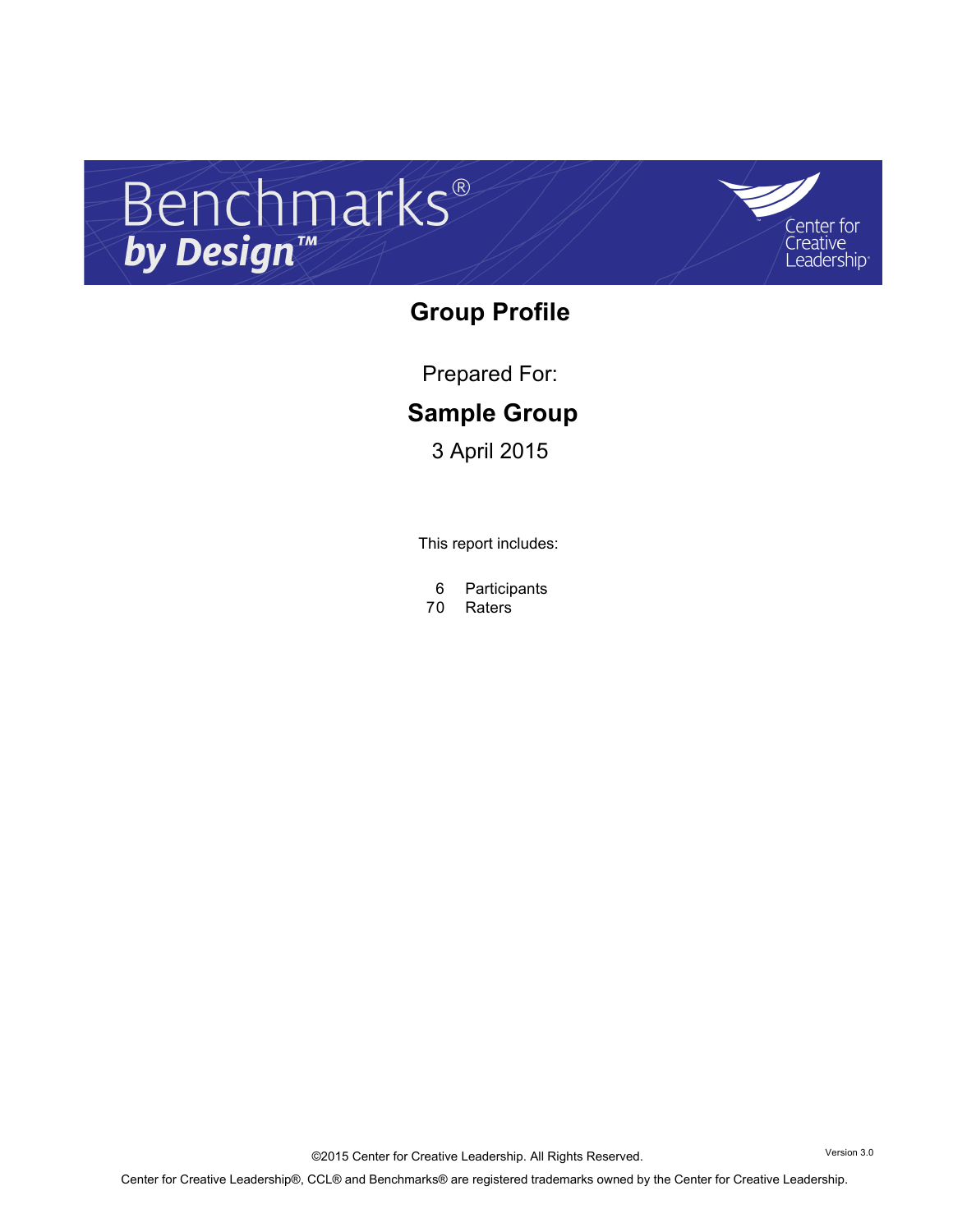The Center for Creative Leadership gratefully acknowledges the contribution of the following individuals whose work and dedication made Benchmarks By Design possible:

| <b>Lead Contributors</b> | Jean Brittain Leslie            |
|--------------------------|---------------------------------|
|                          | Braxton W. Walker               |
|                          | Dawn C. Barts                   |
| Contributors             | Craig Chappelow<br>Nancy Staley |

To cite from this report, please use the following as your reference.

Leslie, Jean Brittain, Walker, Braxton W., & Barts, Dawn C. (2015) Benchmarks® By Design™ Group Profile. Greensboro, NC: Center for Creative Leadership.

Copyright ©2015 Center for Creative Leadership. All Rights Reserved.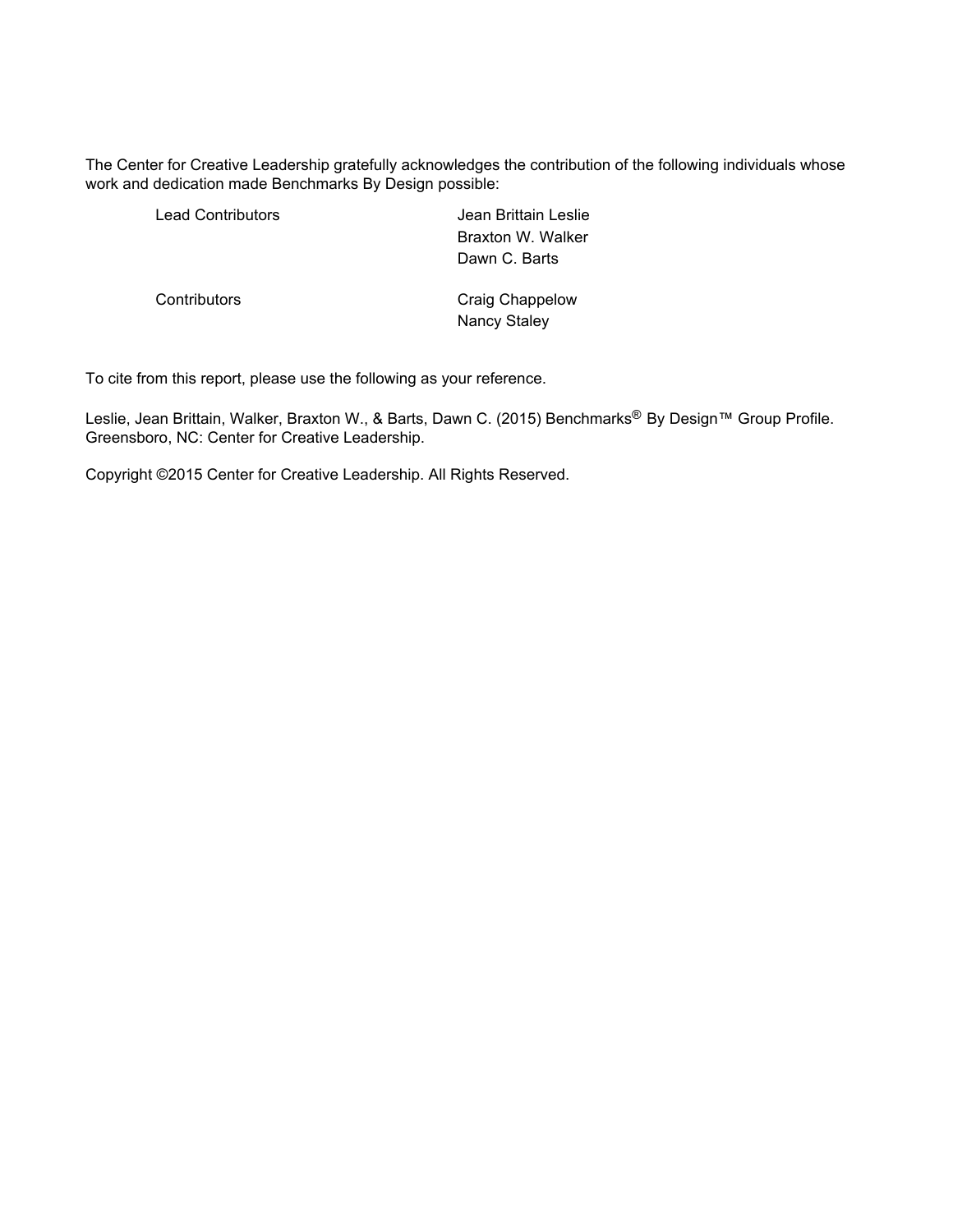## **Purpose and Overview**

This Benchmarks By Design group profile is an aggregated summary of the data from a group of individual feedback reports. In this group profile, Self represents all the participants in this group and All Raters includes everyone who submitted a survey except Self.

The group profile can be used to:

- Identify group strengths and development needs,
- Begin discussions about the impact of these strengths and development needs on the organization,
- Rank the importance of leadership competencies within the organization,
- Inform training and development plans,
- Provide a normative comparison to other groups, and
- Help individual participants compare their scores to those of the group.

#### **Group Profile Contents:**

#### **Overall Group Performance and Importance Rankings**

Provides the broadest view of the group's feedback using All Raters data. Contrasts average competency scores with importance for success rankings.

#### **Strengths and Development Needs**

Displays the average scores of the competencies by rater group.

#### **Importance for Success**

Shows how often each competency was rated as most important for success by rater group.

#### **Highest and Lowest Rated Items by Rater Group**

Lists the five highest and five lowest rated items by rater group.

#### **Greatest Differences Between All Raters and Self Scores**

Two tables that show the 15 items with greatest discrepancy between Self and All Raters scores.

#### **Normative Comparison**

Contrasts the group's competency scores with a similar group.

#### **Problems That Can Stall a Career**

Displays All Raters, Boss and Self average scores of behaviors that can lead to career derailment.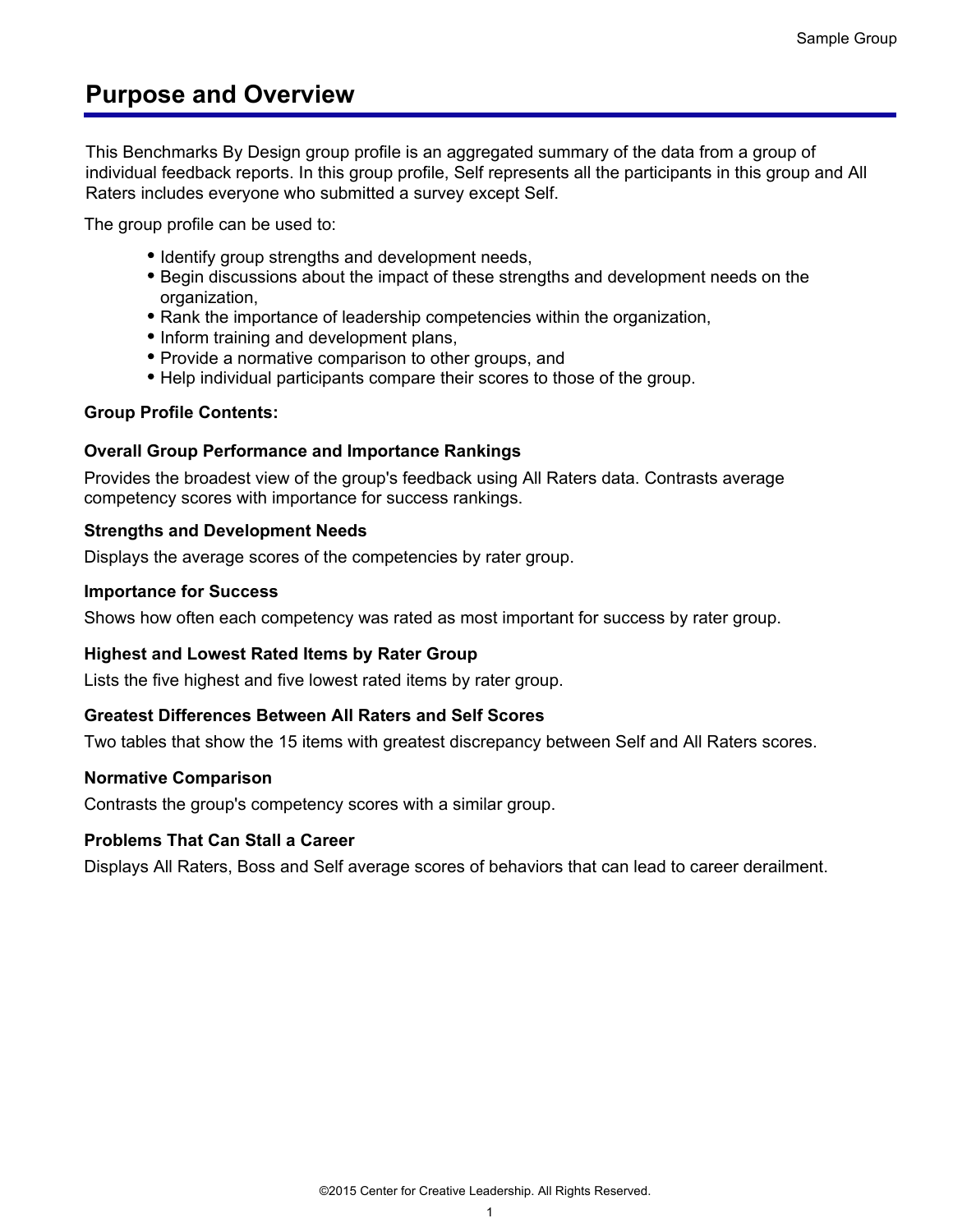## **Purpose and Overview**

#### **Group Profile Legend:**

#### **Competency Response Scale**

- $1 =$  To a very little extent
- $2 = To a little extent$
- 3 = To some extent
- $4 = To a great extent$
- 5 = To a very great extent
- DK = Don't Know/Not Applicable

#### **Importance for Success**

Participants and raters selected the five (5) competencies most important for success in the participants' organization.

#### **Problems That Can Stall a Career Response Scale**

- 1 = Strongly disagree
- 2 = Tend to disagree
- 3 = Hard to decide
- $4 =$ Tend to agree
- 5 = Strongly agree
- DK = Don't Know/Not Applicable

#### **Rater Groups**

Self = all of the participants in this group

All Raters = all of the respondents across all of the rater categories for all of the participants. "All Raters" does not include "Self" data.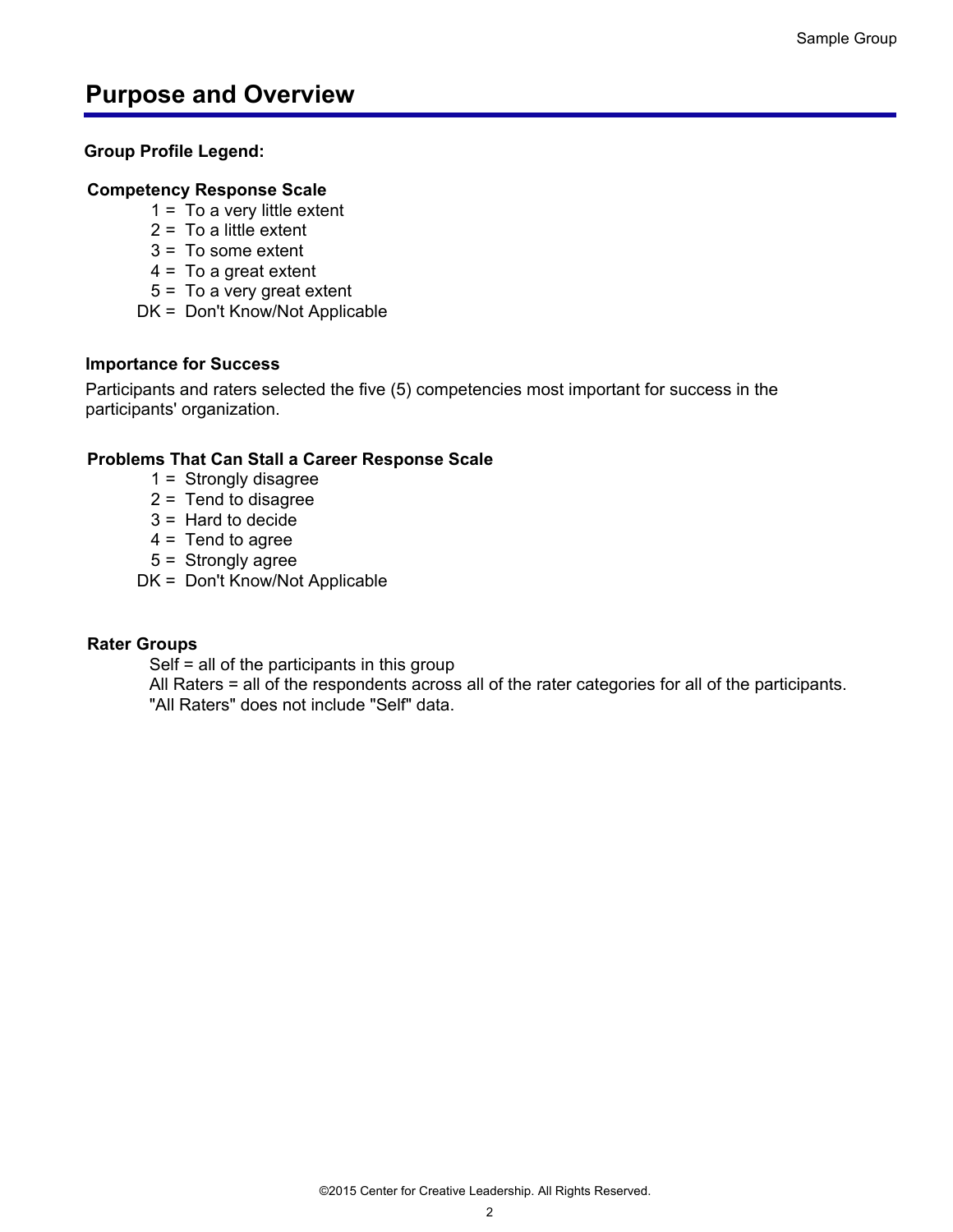## **Overall Group Performance and Importance Rankings**

This table contrasts the group's performance by competency with importance rankings. Group performance is sorted by average competency scores for All Raters. The importance column ranks each competency based on how often it was selected as one of the five most important competencies for success in the participants' organization (e.g. the competency ranked "1" was selected most often). "n=" identifies the number of raters who responded.

| <b>Competencies</b>              | <b>All Raters</b><br><b>Competency</b><br><b>Scores</b><br>$n = 70$ | <b>All Raters</b><br><b>Importance</b><br><b>Rankings</b><br>$n = 70$ |
|----------------------------------|---------------------------------------------------------------------|-----------------------------------------------------------------------|
| Adapts                           | 3.87                                                                | 1                                                                     |
| Communicates                     | 3.87                                                                | 6                                                                     |
| Communicating information, ideas | 3.86                                                                | 5                                                                     |
| Listens                          | 3.86                                                                | 6                                                                     |
| <b>Embraces flexibility</b>      | 3.85                                                                | 6                                                                     |
| Seeks broad business knowledge   | 3.83                                                                | $\overline{2}$                                                        |
| Shows business knowledge         | 3.82                                                                | $\overline{2}$                                                        |
| Interpersonal savvy              | 3.82                                                                | 10                                                                    |
| Communicating effectively        | 3.80                                                                | 4                                                                     |
| <b>Business perspective</b>      | 3.79                                                                | 9                                                                     |

- What are this group's strengths?
- What does this group need to improve upon?
- How well does this group's competency scores align with the importance rankings?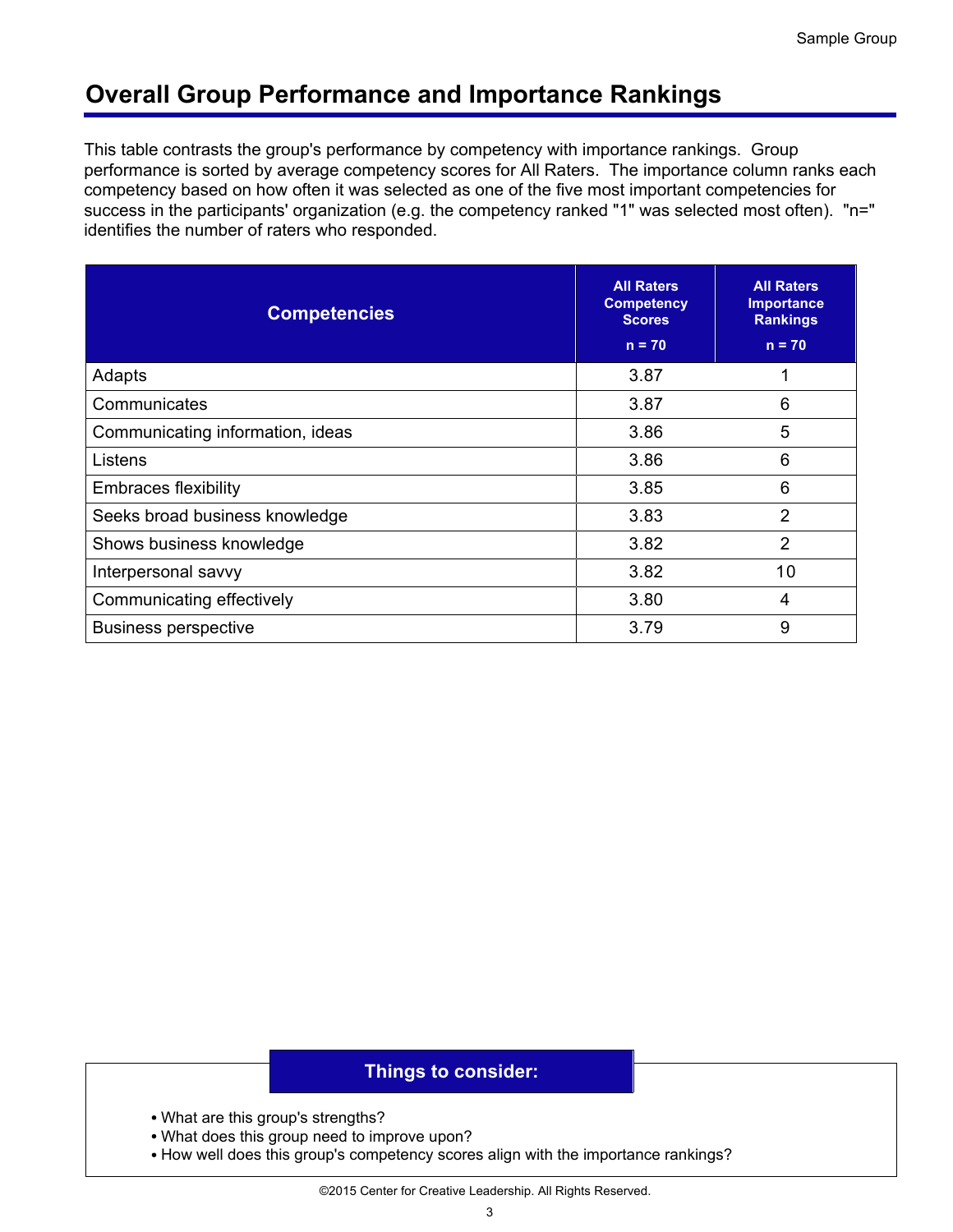## **Strengths and Development Needs**

This detailed table presents the group's average competency scores, by rater group. The competencies in this table are shown in the same order as seen in participants' individual feedback reports.

| <b>Competencies</b>                 | <b>All Raters</b><br>$n=70$ | <b>Boss</b><br>$n=6$ | <b>Superior</b><br>$n=10$ | <b>Peers</b><br>$n=20$ | <b>Direct</b><br><b>Reports</b><br>$n=22$ | <b>Others</b><br>$n=12$ | <b>Self</b><br>$n=6$ |
|-------------------------------------|-----------------------------|----------------------|---------------------------|------------------------|-------------------------------------------|-------------------------|----------------------|
| Communicates                        | 3.87                        | 3.47                 | 4.28                      | 3.54                   | 3.85                                      | 4.30                    | 4.27                 |
| Communicating effectively           | 3.80                        | 3.94                 | 4.00                      | 3.70                   | 3.74                                      | 3.83                    | 4.33                 |
| Communicating information,<br>ideas | 3.86                        | 3.73                 | 4.20                      | 3.60                   | 3.93                                      | 3.93                    | 4.40                 |
| Listens                             | 3.86                        | 3.92                 | 4.15                      | 3.83                   | 3.64                                      | 4.04                    | 4.17                 |
| Business perspective                | 3.79                        | 3.67                 | 3.96                      | 3.60                   | 3.80                                      | 4.00                    | 4.40                 |
| Seeks broad business<br>knowledge   | 3.83                        | 3.92                 | 4.40                      | 3.58                   | 3.68                                      | 4.00                    | 4.42                 |
| Shows business knowledge            | 3.82                        | 3.83                 | 3.75                      | 3.40                   | 4.14                                      | 4.00                    | 4.25                 |
| Adapts                              | 3.87                        | 3.67                 | 4.36                      | 3.78                   | 3.69                                      | 4.03                    | 4.33                 |
| <b>Embraces flexibility</b>         | 3.85                        | 3.89                 | 4.07                      | 3.83                   | 3.70                                      | 3.94                    | 4.33                 |
| Interpersonal savvy                 | 3.82                        | 3.90                 | 4.06                      | 3.57                   | 3.82                                      | 4.00                    | 4.38                 |

- What competencies are rated the highest (strengths)? Rated the lowest (development needs)?
- What are the benefits and costs associated with the top strengths?
- What are the implications of the development needs?
- What strengths might become weaknesses (e.g. extreme decisiveness may lead to arrogance)?
- Compare agreement across raters. What are the implications of agreement or disagreement?
- How do these strengths align with or support the organization's values and strategic direction?
- What is the greatest potential liability this profile presents for the organization?
- Question for each participant to consider: How do your individual competency scores compare to the group's scores?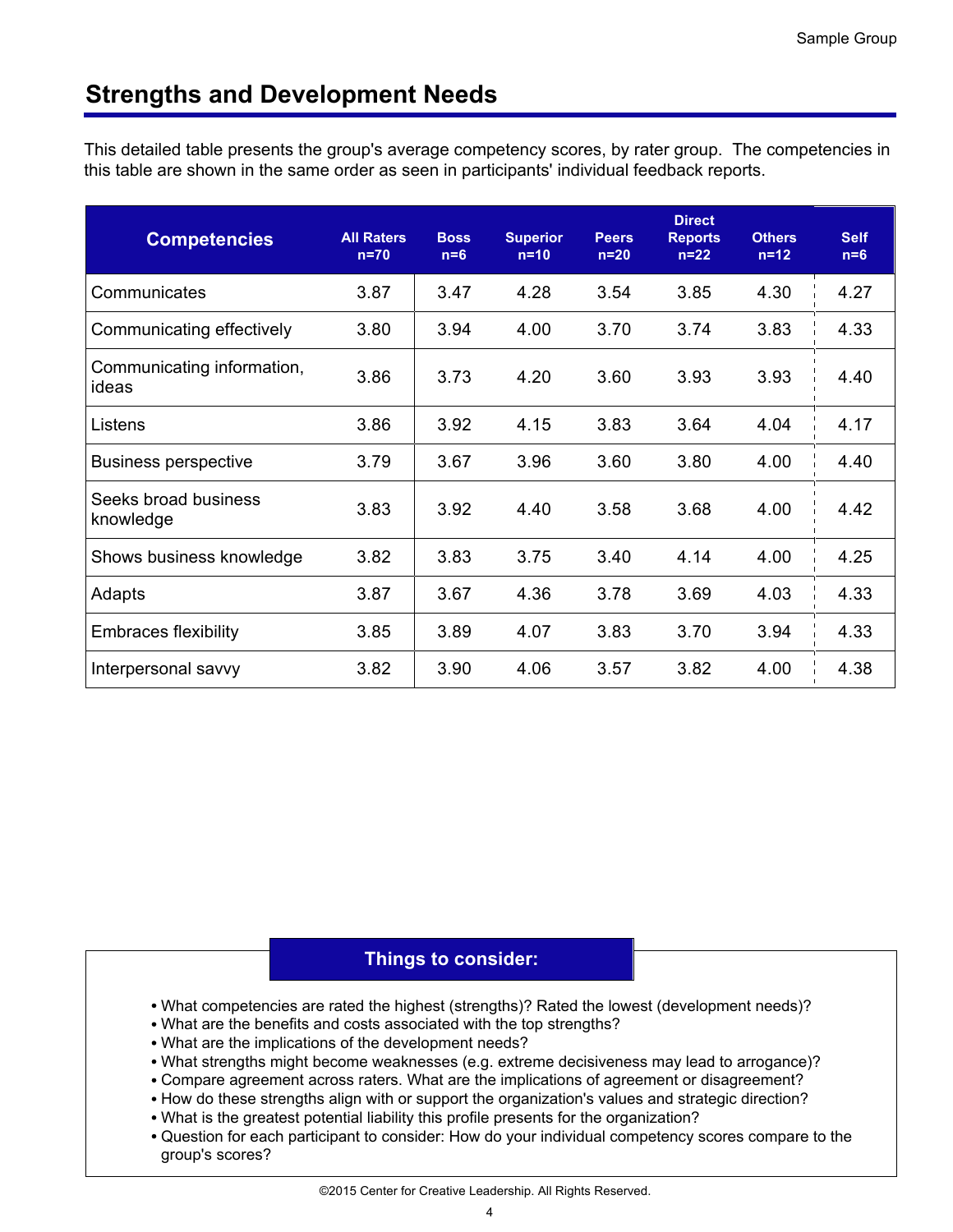## **Importance for Success**

This table shows responses to the question: "Which five competencies do you consider to be the most important for success in this person's organization?" The percentages are based on the number of participants and raters who selected that competency. **Highlighted** percentages indicate the competency was one of the 5 highest rated competencies for that rater group. The competencies in this table are shown in the same order as seen in participants' individual feedback reports.

| <b>Competencies</b>                 | <b>All Raters</b><br>$n=70$ | <b>Boss</b><br>$n=6$ | <b>Superior</b><br>$n=10$ | <b>Peers</b><br>$n=20$ | <b>Direct</b><br><b>Reports</b><br>$n=22$ | <b>Others</b><br>$n=12$ | <b>Self</b><br>$n=6$ |
|-------------------------------------|-----------------------------|----------------------|---------------------------|------------------------|-------------------------------------------|-------------------------|----------------------|
| Communicates                        | 26%                         | 0%                   | 0%                        | 70%                    | 0%                                        | 33%                     | 0%                   |
| Communicating effectively           | 31%                         | 0%                   | 0%                        | 70%                    | 27%                                       | 17%                     | 0%                   |
| Communicating information,<br>ideas | 29%                         | 67%                  | 0%                        | 30%                    | 45%                                       | $0\%$                   | $0\%$                |
| Listens                             | 26%                         | 33%                  | 40%                       | $0\%$                  | 27%                                       | 50%                     | 67%                  |
| <b>Business perspective</b>         | 17%                         | 0%                   | 80%                       | $0\%$                  | 0%                                        | 33%                     | 33%                  |
| Seeks broad business<br>knowledge   | 37%                         | 33%                  | 60%                       | 30%                    | 27%                                       | 50%                     | 67%                  |
| Shows business knowledge            | 37%                         | $0\%$                | 20%                       | 70%                    | 45%                                       | 0%                      | 33%                  |
| Adapts                              | 43%                         | 33%                  | 0%                        | 70%                    | 27%                                       | 67%                     | $0\%$                |
| <b>Embraces flexibility</b>         | 26%                         | 67%                  | 0%                        | 40%                    | 27%                                       | 0%                      | $0\%$                |
| Interpersonal savvy                 | 14%                         | 0%                   | 0%                        | 30%                    | 0%                                        | 33%                     | 0%                   |

- What is the level of agreement across rater groups? What is the level of agreement within each rater group (column)? What are the implications of agreement or disagreement?
- Are the top rated competencies identified by All Raters consistent with the organization's values and strategic direction?
- Does this organization currently select or promote based upon these competencies?
- Examine the competencies ranked least important. How would you hope these rankings could change in the next 5 years?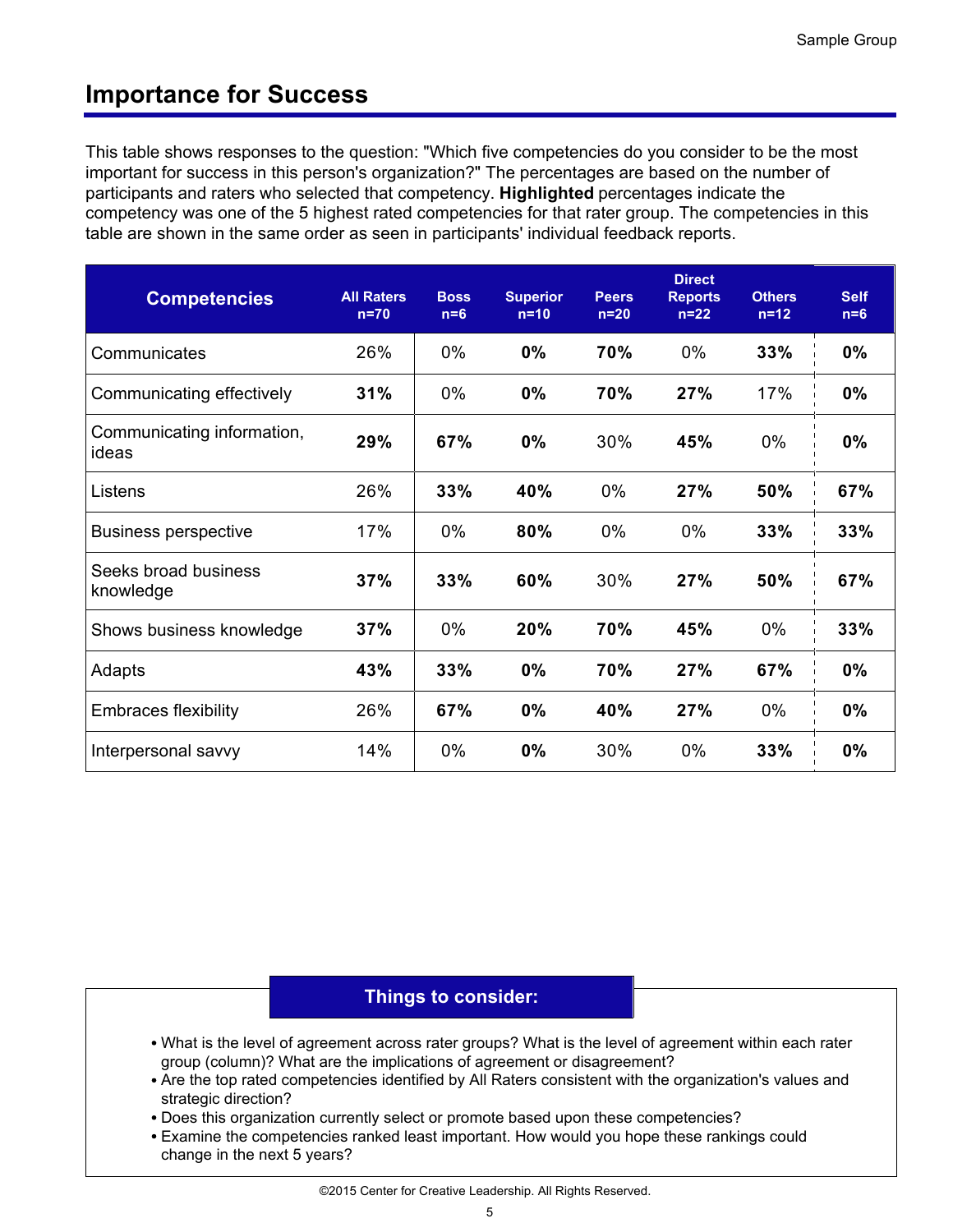## **Highest Rated Items by Rater Group**

The next two pages present the five highest rated items by rater group. The numbers in parentheses identify the specific item number as seen on the individual feedback reports.

| <b>All Raters</b>                                                               | <b>Average Score</b> |
|---------------------------------------------------------------------------------|----------------------|
| Conveys ideas through lively examples and images. (10)                          | 4.26                 |
| Knows the business. (28)                                                        | 4.26                 |
| Inspires enthusiasm when speaking. (4)                                          | 4.23                 |
| Departs from accepted group norms of thinking and behaving when necessary. (40) | 4.23                 |
| Shows a willingness to listen and be open to input. (19)                        | 4.17                 |
| <b>Boss</b>                                                                     | <b>Average Score</b> |
| Departs from accepted group norms of thinking and behaving when necessary. (40) | 4.67                 |
| Encourages direct and open discussions about important issues. (8)              | 4.33                 |
| Writes clearly and concisely. (9)                                               | 4.33                 |
| Makes his or her point effectively to resistant audience. (15)                  | 4.33                 |
| Knows how the various parts of the organization fit together. (27)              | 4.33                 |
| <b>Superior</b>                                                                 | <b>Average Score</b> |
| Inspires enthusiasm when speaking. (4)                                          | 4.80                 |
| Has a solid understanding of our products and services. (26)                    | 4.80                 |
| Adapts to changing conditions. (34)                                             | 4.80                 |
| Handles multiple priorities and tasks well. (36)                                | 4.80                 |
| Makes people feel they are truly heard. (18)                                    | 4.60                 |
| <b>Peers</b>                                                                    | <b>Average Score</b> |
| Shows a willingness to listen and be open to input. (19)                        | 4.70                 |
| Has a firm grasp of external conditions affecting the organization. (23)        | 4.60                 |
| Anticipates problems and takes preventive action. (35)                          | 4.60                 |
| Inspires enthusiasm when speaking. (4)                                          | 4.40                 |
| Stays informed about the strategic moves of major competitors. (24)             | 4.40                 |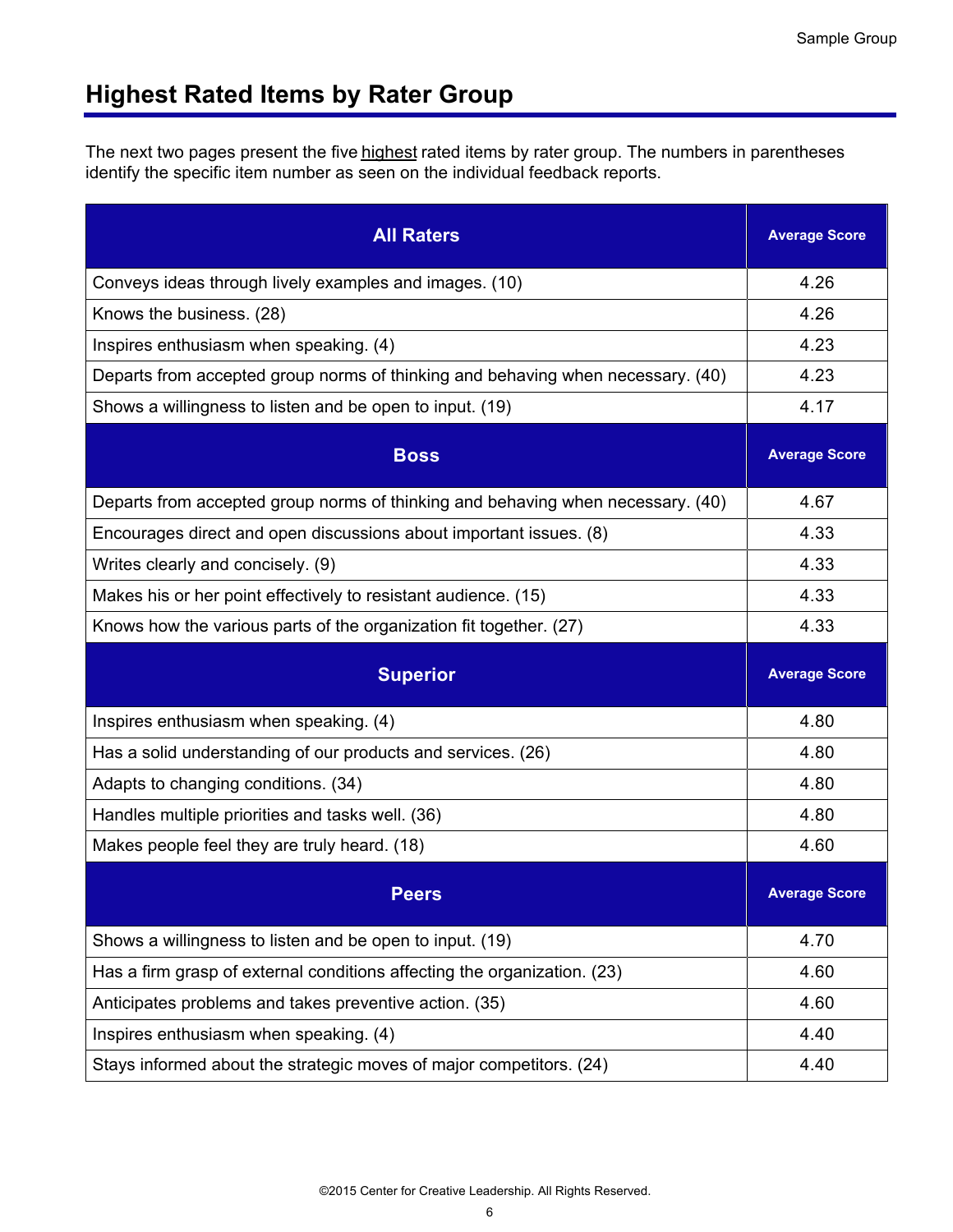# **Highest Rated Items by Rater Group**

| <b>Direct Reports</b>                                                                | <b>Average Score</b> |
|--------------------------------------------------------------------------------------|----------------------|
| Knows the business. (28)                                                             | 4.73                 |
| Departs from accepted group norms of thinking and behaving when necessary. (40)      | 4.73                 |
| Understands this organization's products/services. (33)                              | 4.55                 |
| Conveys ideas through lively examples and images. (10)                               | 4.45                 |
| Is a strong communicator on paper; good writing skills. (16)                         | 4.45                 |
| <b>Others</b>                                                                        | <b>Average Score</b> |
| Conveys ideas through lively examples and images. (10)                               | 4.83                 |
| Is adept at disseminating information to others. (12)                                | 4.83                 |
| Is clear about his/her expectations. (3)                                             | 4.67                 |
| Has a good understanding of the industry. (30)                                       | 4.67                 |
| Lets people know the direction of the organization. (1)                              | 4.50                 |
| <b>Self</b>                                                                          | <b>Average Score</b> |
| Makes people feel they are truly heard. (18)                                         | 5.00                 |
| Understands the perspectives of different functional areas in the organization. (21) | 5.00                 |
| Adjusts to changes in circumstances easily. (42)                                     | 5.00                 |
| Encourages direct and open discussions about important issues. (8)                   | 4.67                 |
| Makes his or her point effectively to resistant audience. (15)                       | 4.67                 |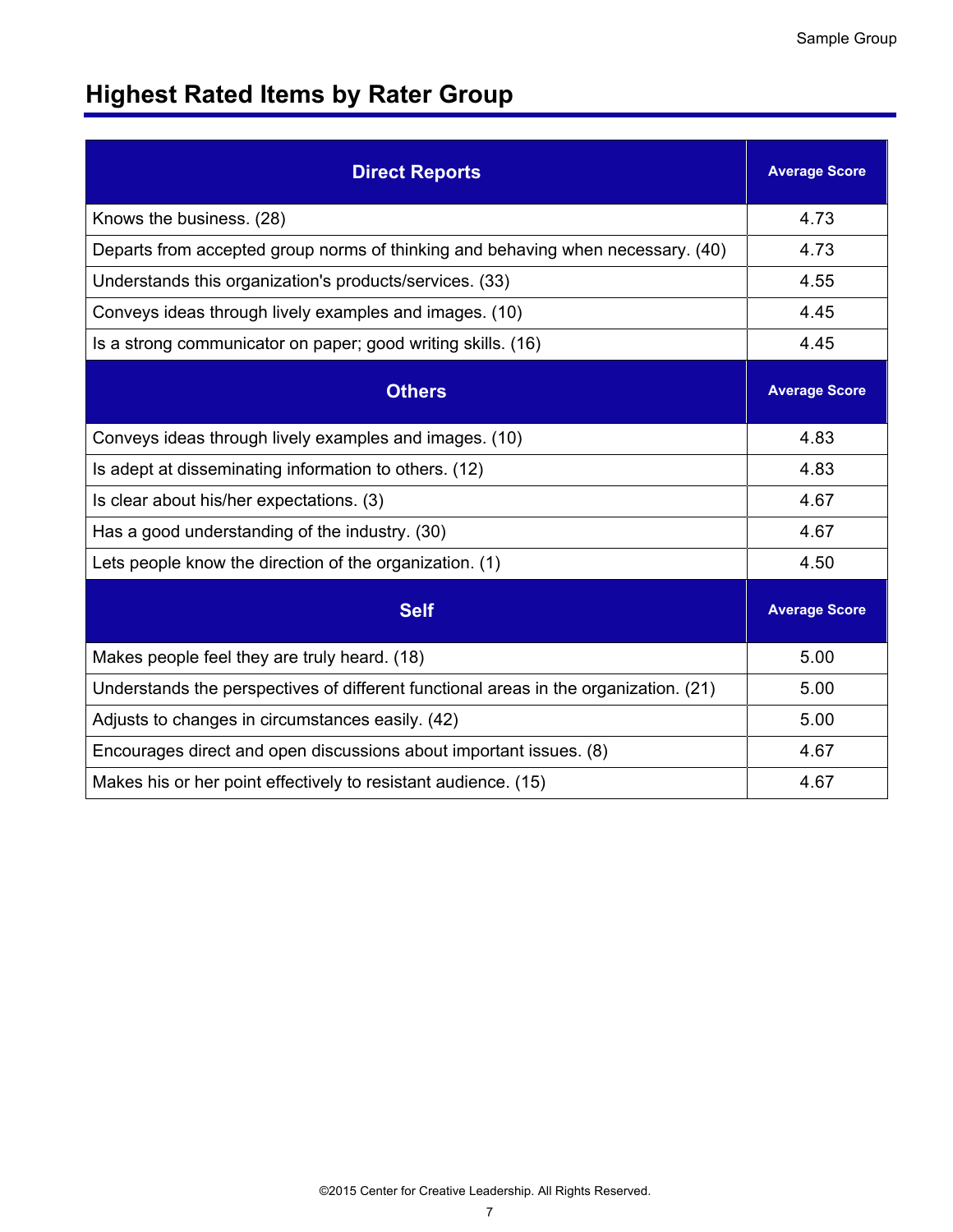## **Lowest Rated Items by Rater Group**

The next two pages present the five lowest rated items by rater group. The numbers in parentheses identify the specific item number as seen on the individual feedback reports.

| <b>All Raters</b>                                                                    | <b>Average Score</b> |
|--------------------------------------------------------------------------------------|----------------------|
| Tries new approaches. (41)                                                           | 3.20                 |
| Listens carefully to others' ideas and suggestions. (17)                             | 3.34                 |
| Understands the financial side of the business. (29)                                 | 3.49                 |
| Expresses ideas fluently and eloquently. (6)                                         | 3.60                 |
| Understands the perspectives of different functional areas in the organization. (21) | 3.60                 |
| <b>Boss</b>                                                                          | <b>Average Score</b> |
| Makes specific organization goals and plans clear. (2)                               | 3.00                 |
| Adapts to changing conditions. (34)                                                  | 3.00                 |
| Sees the value in others' unique differences. (38)                                   | 3.00                 |
| Lets people know the direction of the organization. (1)                              | 3.33                 |
| Is clear about his/her expectations. (3)                                             | 3.33                 |
|                                                                                      |                      |
| <b>Superior</b>                                                                      | <b>Average Score</b> |
| Departs from accepted group norms of thinking and behaving when necessary. (40)      | 3.40                 |
| Encourages direct and open discussions about important issues. (8)                   | 3.60                 |
| Has a good understanding of the industry. (30)                                       | 3.60                 |
| Has the technical skills necessary for this industry. (32)                           | 3.60                 |
| Knows when and with whom to build alliances. (48)                                    | 3.60                 |
| <b>Peers</b>                                                                         | <b>Average Score</b> |
| Understands the perspectives of different functional areas in the organization. (21) | 2.40                 |
| Is open to new ideas and trying new methods. (37)                                    | 2.60                 |
| Understands this organization's products/services. (33)                              | 2.80                 |
| Tailors communication based on other's needs, motivations, and agendas. (45)         | 2.80                 |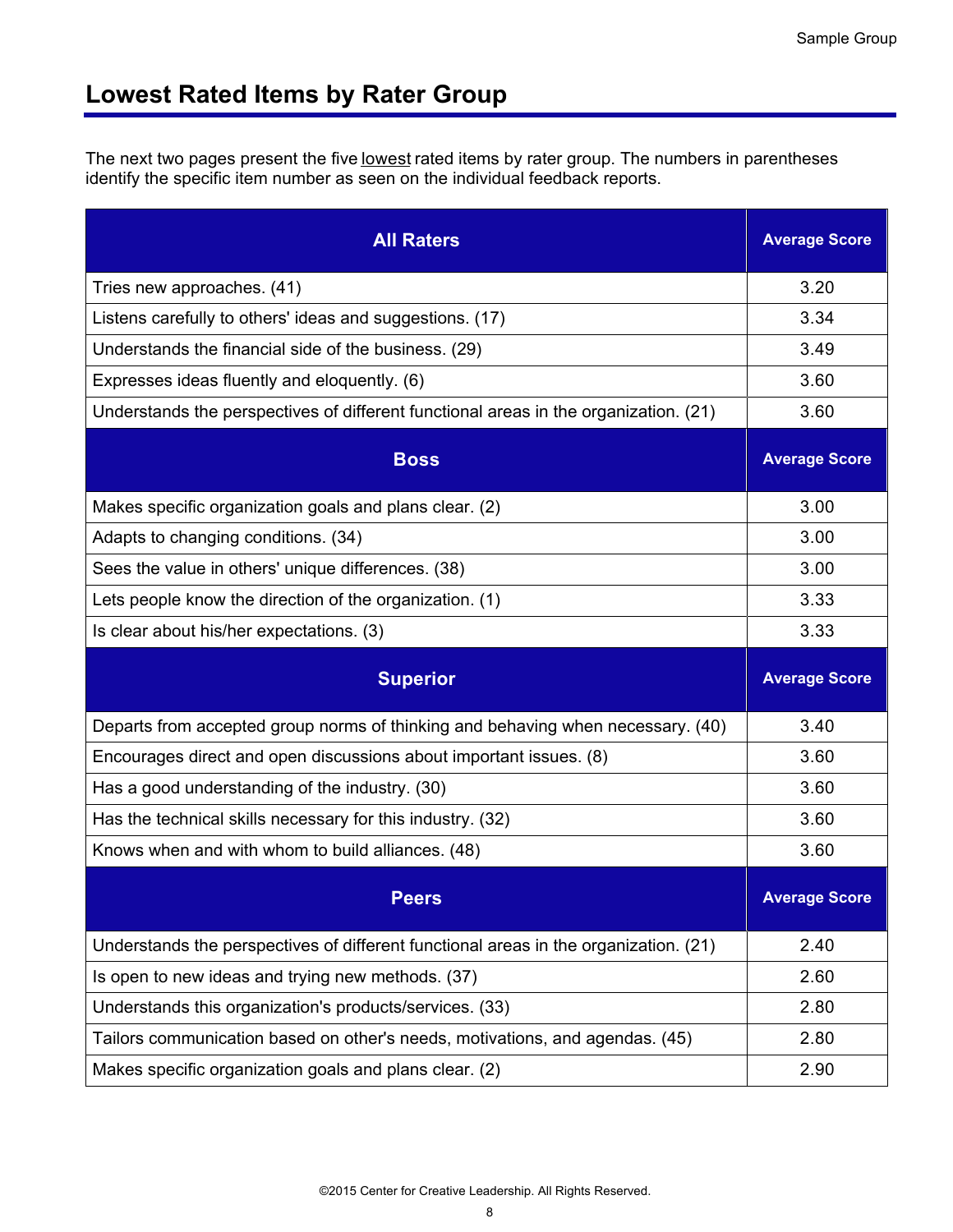# **Lowest Rated Items by Rater Group**

| <b>Direct Reports</b>                                                     | <b>Average Score</b> |
|---------------------------------------------------------------------------|----------------------|
| Understands the financial side of the business. (29)                      | 2.27                 |
| Tries new approaches. (41)                                                | 2.55                 |
| Clearly articulates even the most complex concepts. (11)                  | 3.09                 |
| Listens carefully to others' ideas and suggestions. (17)                  | 3.09                 |
| Anticipates problems and takes preventive action. (35)                    | 3.09                 |
| <b>Others</b>                                                             | <b>Average Score</b> |
| Prevents unpleasant surprises by communicating important information. (7) | 3.00                 |
| Expresses ideas fluently and eloquently. (6)                              | 3.17                 |
| Is a strong communicator on paper; good writing skills. (16)              | 3.33                 |
| Tries new approaches. (41)                                                | 3.33                 |
| Accurately senses when to give and take when negotiating. (51)            | 3.33                 |
| <b>Self</b>                                                               | <b>Average Score</b> |
| Listens carefully to others' ideas and suggestions. (17)                  | 3.67                 |
| Tries new approaches. (41)                                                | 3.67                 |
| Lets people know the direction of the organization. (1)                   | 4.00                 |
| Writes clearly and concisely. (9)                                         | 4.00                 |
| Shows a willingness to listen and be open to input. (19)                  | 4.00                 |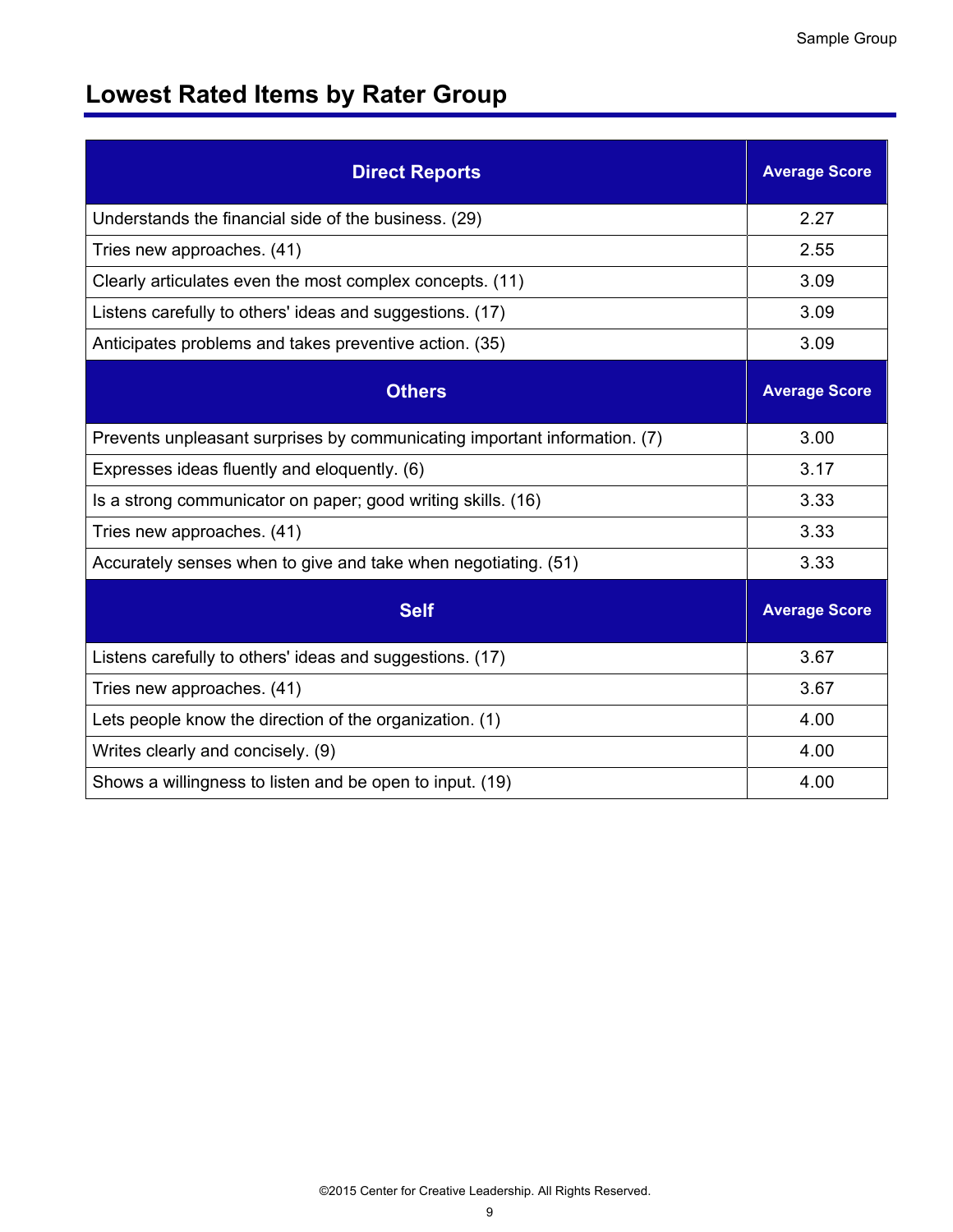# **Greatest Differences: Overrated By Self**

Listed below are (up to 15) items with a .5 or greater difference between high Self scores and low All Raters scores.

| <b>Items</b>                                                                                       | <b>All Raters</b> | <b>Self</b> |
|----------------------------------------------------------------------------------------------------|-------------------|-------------|
| Understands the perspectives of different functional areas in the<br>organization. (21)            | 3.60              | 5.00        |
| Adjusts to changes in circumstances easily. (42)                                                   | 3.71              | 5.00        |
| Understands the financial side of the business. (29)                                               | 3.49              | 4.67        |
| Has the technical skills necessary for this industry. (32)                                         | 3.60              | 4.67        |
| Makes his or her point effectively to resistant audience. (15)                                     | 3.77              | 4.67        |
| Tailors communication based on other's needs, motivations, and agendas.<br>(45)                    | 3.77              | 4.67        |
| Encourages direct and open discussions about important issues. (8)                                 | 3.80              | 4.67        |
| Adjusts leadership style according to the demands of the situation. (50)                           | 3.80              | 4.67        |
| Makes people feel they are truly heard. (18)                                                       | 4.14              | 5.00        |
| Knows when and with whom to build alliances. (48)                                                  | 3.86              | 4.67        |
| Stays informed about the strategic moves of major competitors. (24)                                | 3.91              | 4.67        |
| Expresses ideas fluently and eloquently. (6)                                                       | 3.60              | 4.33        |
| Is open to new ideas and trying new methods. (37)                                                  | 3.60              | 4.33        |
| Knows how the various parts of the organization fit together. (27)                                 | 3.63              | 4.33        |
| Forms novel associations and ideas that create new and different ways of<br>solving problems. (39) | 3.97              | 4.67        |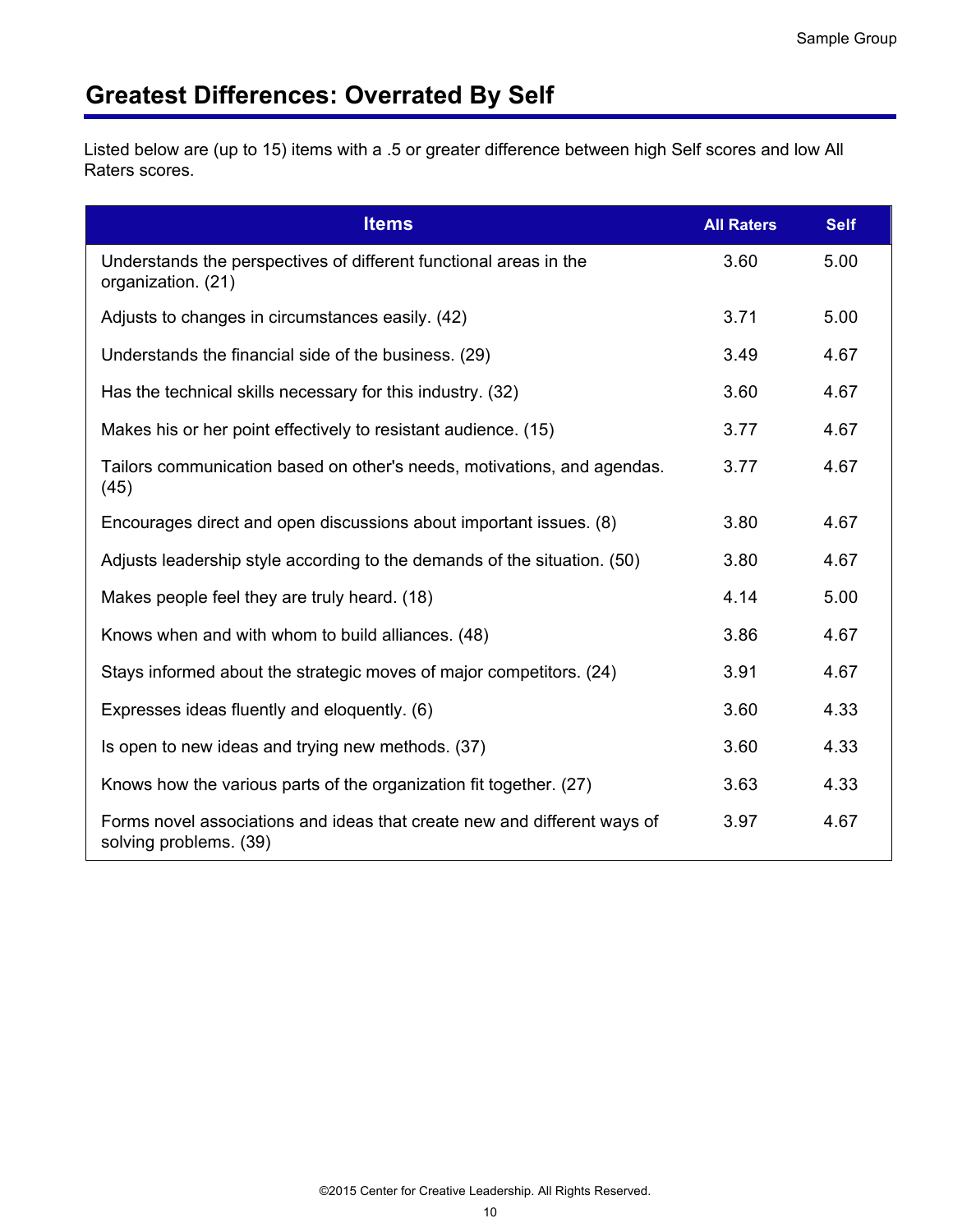# **Greatest Differences: Underrated By Self**

Listed below are (up to 15) items with a .5 or greater difference between low Self scores and high All Raters scores.

|                           | <b>Items</b> | <b>All Raters</b> | <b>Self</b> |
|---------------------------|--------------|-------------------|-------------|
| No questions met criteria |              |                   |             |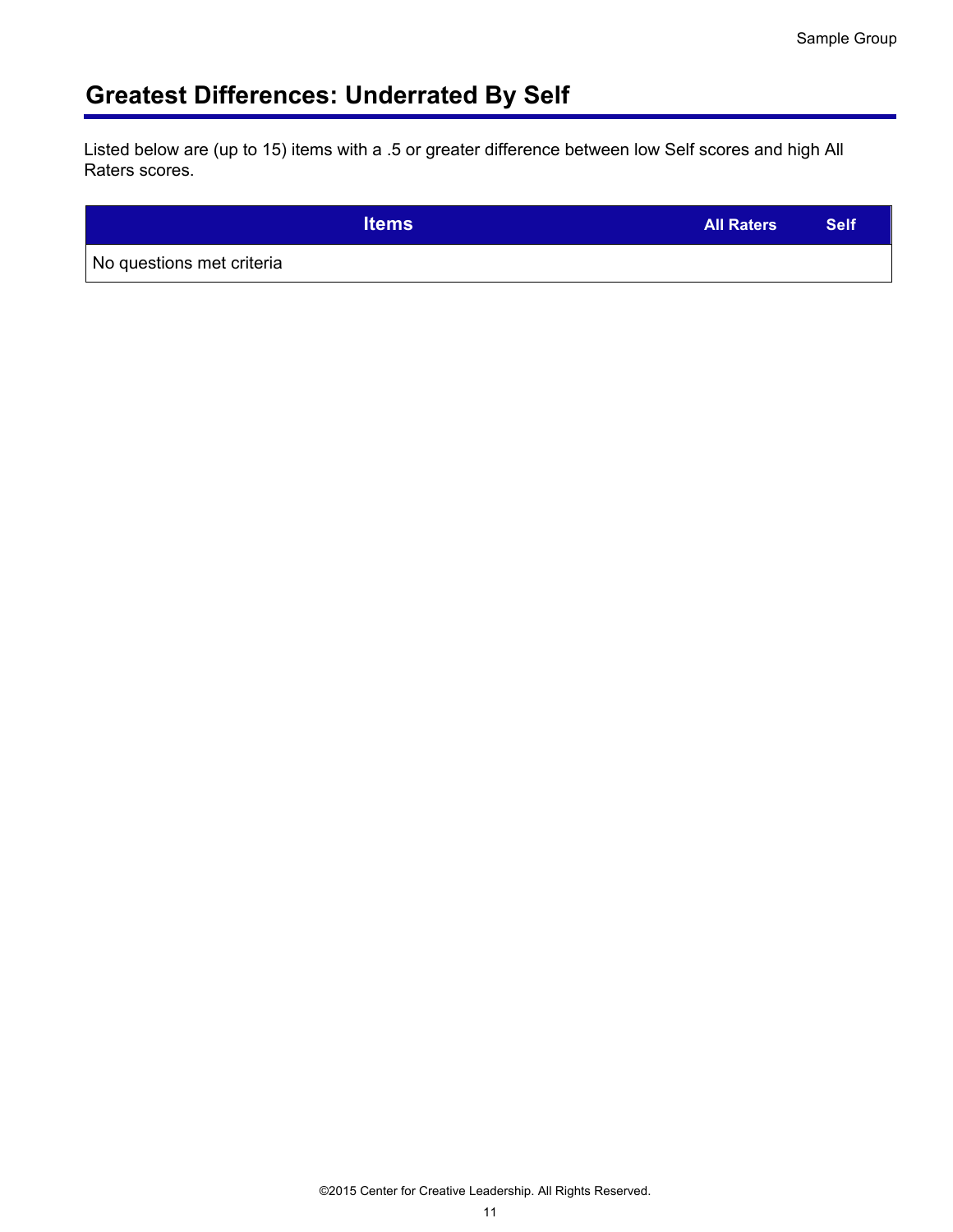## **Normative Comparison**

This chart compares this group's All Raters competency scores (as standard scores) to a very large normative sample.

|                                     | <b>Normative Comparison:</b><br><b>Benchmarks by Design Norm Group</b> |  |           |      |  |  |  |
|-------------------------------------|------------------------------------------------------------------------|--|-----------|------|--|--|--|
|                                     |                                                                        |  |           |      |  |  |  |
| <b>Competencies</b>                 | <b>All Raters</b>                                                      |  |           |      |  |  |  |
|                                     | Low                                                                    |  | Mid-Range | High |  |  |  |
| 1. Communicates                     |                                                                        |  |           |      |  |  |  |
| 2. Communicating effectively        |                                                                        |  |           |      |  |  |  |
| 3. Communicating information, ideas |                                                                        |  |           |      |  |  |  |
| 4. Listens                          |                                                                        |  |           |      |  |  |  |
| 5. Business perspective             |                                                                        |  |           |      |  |  |  |
| 6. Seeks broad business knowledge   |                                                                        |  |           |      |  |  |  |
| 7. Shows business knowledge         |                                                                        |  |           |      |  |  |  |
| 8. Adapts                           |                                                                        |  |           |      |  |  |  |
| 9. Embraces flexibility             |                                                                        |  |           |      |  |  |  |
| 10. Interpersonal savvy             |                                                                        |  |           |      |  |  |  |

- What competencies are notably high?
- What competencies are notably low?
- What might account for these differences?